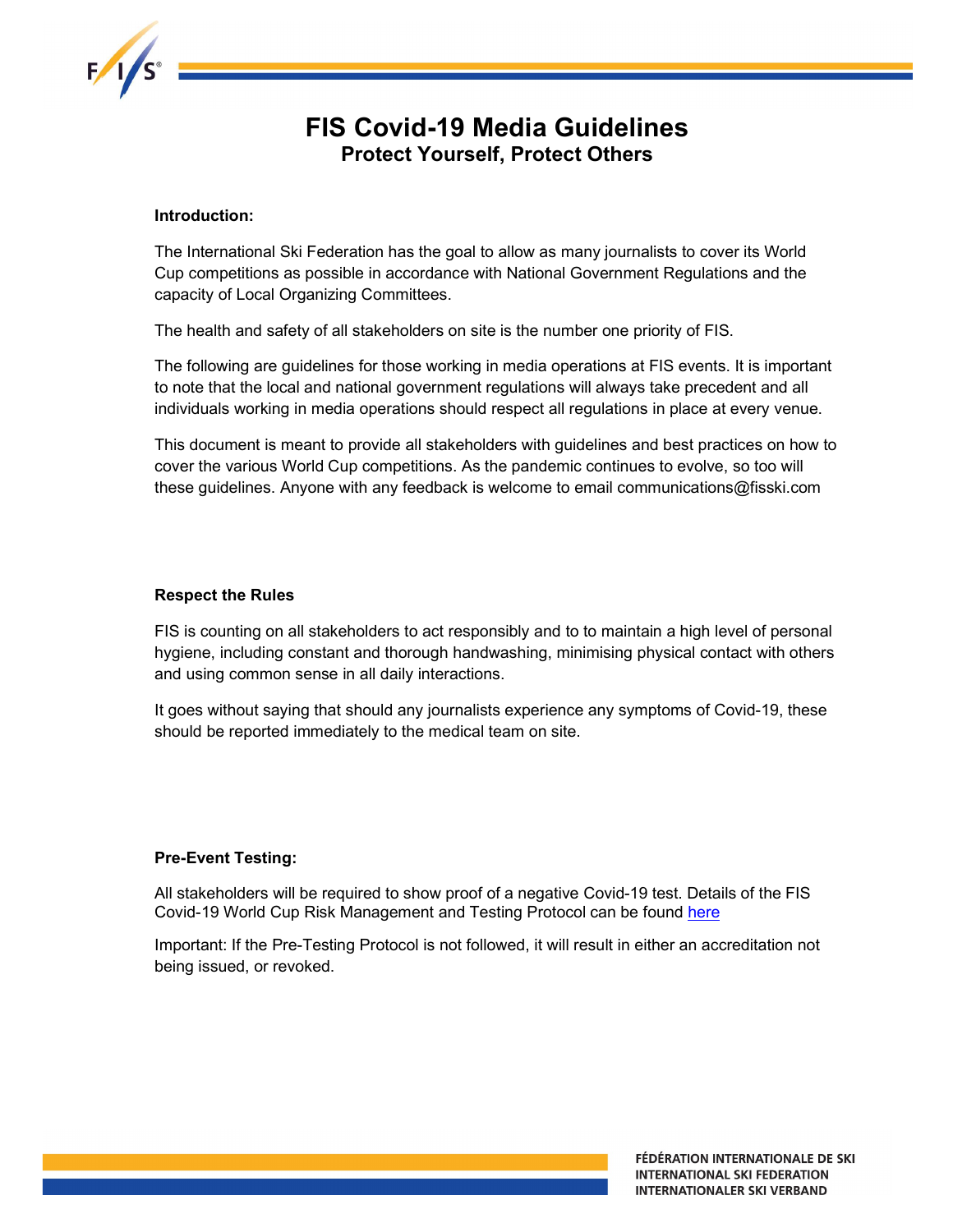

## For Journalists:

#### Before the Event:

Accreditation will be limited at all venues. Priority will be given to agencies, followed by major national newspapers, industry publications and so on. If space is limited, freelance journalists will need to provide a full list of clients to be considered for accreditation. For photographers, the procedure will be the same. In Alpine, those on the A1 list will have first priority.

No season accreditations will be granted. All journalists must apply on a venue-by-venue basis.

Should there be a venue that does not permit any journalists or photographers, FIS will publish rights-free photos and sound cloud audio clips for use by all media. The links to these resources will be communicated via the discipline WhatsApp channels.

All journalists must follow the Pre-Testing protocol. Failure to do so will result in accreditations not being granted or revoked

Journalists are expected to keep themselves up-to-date with each destination's travel regulations. FIS and the LOC take no responsibility for any quarantine measures in place for travel between two nations, nor for any measures that arise while an event is ongoing.

#### On site:

#### **General**

- If possible, media should attend the event using their own transport.
- Masks must be worn by journalists in all indoor accredited areas when not seated at a working station. The wearing of masks in outdoor accredited areas is subject to national regulations and those communicated by the LOCs. All journalists should bring enough masks to last through any event. The mask needs to cover both the nose and mouth.
- Hand sanitizer will be provided by all LOCs, however it is recommended that each journalist travel with his/her own supply.
- Journalists should limit their movements between the official accredited areas and their hotel only. In some venues, not following these regulations and going outside the 'bubble area' may lead to an accreditation being revoked.
- The paths at venues might change significantly and it is likely that the shortest routes may not be available since the various groups cannot mix.
- Media will not be able to have direct access to athletes, competition areas or team zones (except Mixed Zone) as per the group designations in the Testing Protocol.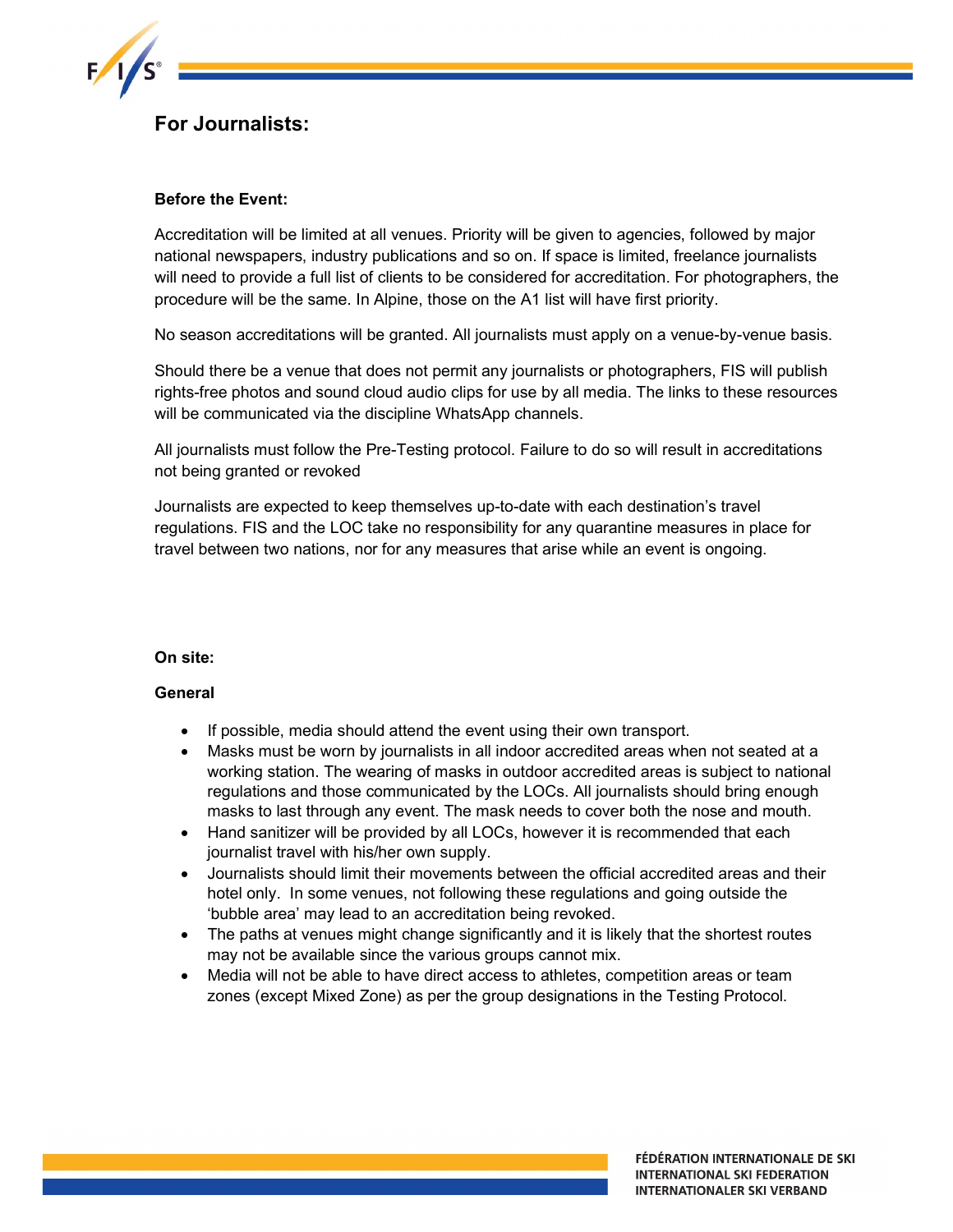

### Mixed Zones

- The mixed zone will have double fencing of at least 1 meter between athletes and journalists.
- On the journalist side of the fence, social distancing should also be obeyed, however to allow freedom of movement in the mixed zone, barriers will not be built on the journalist side of the mixed zone, Journalists are expected to respect social distancing guidelines amongst each other.

#### Interviews

- All in-person interviews must be conducted in the mixed zone, or as agreed by the teams. Availability of mixed zone slots will depend on the space available on-site.
- Due to the increased distance between the athletes and journalists, it is recommended that journalists invest in a 'selfie stick' or boom stick to get the recording device close enough to pick up the athlete's voice during mixed zone interviews.
- All microphones should have a plastic cover over the foam that is replaced after each interview. The microphone should stay only with the athlete and the journalist should not speak into it as well.

### Photo Zones

- A decision about designated photo positions on the courses will be made individually for each event. If social distancing cannot be maintained for on-course potions, masks will need to be worn.
- Photographers will not be able to enter the finish areas to take photos of the ceremonies. Instead, the podiums will be placed in such a way that photos of the ceremony are possible from the photo stands in the finish.

#### Press Conferences, Written and Audio Statements

- Athletes will not attend press conferences in the media center. They will be live streamed on a GoToMeeting channel that will be communicated at each event. Journalists will have the opportunity to type in any questions for the athletes.
- If media numbers are greatly restricted, audio statements will be distributed by the FIS Media team. Information about the services in different disciplines can be obtained in the discipline-specific whatsApp groups and media guides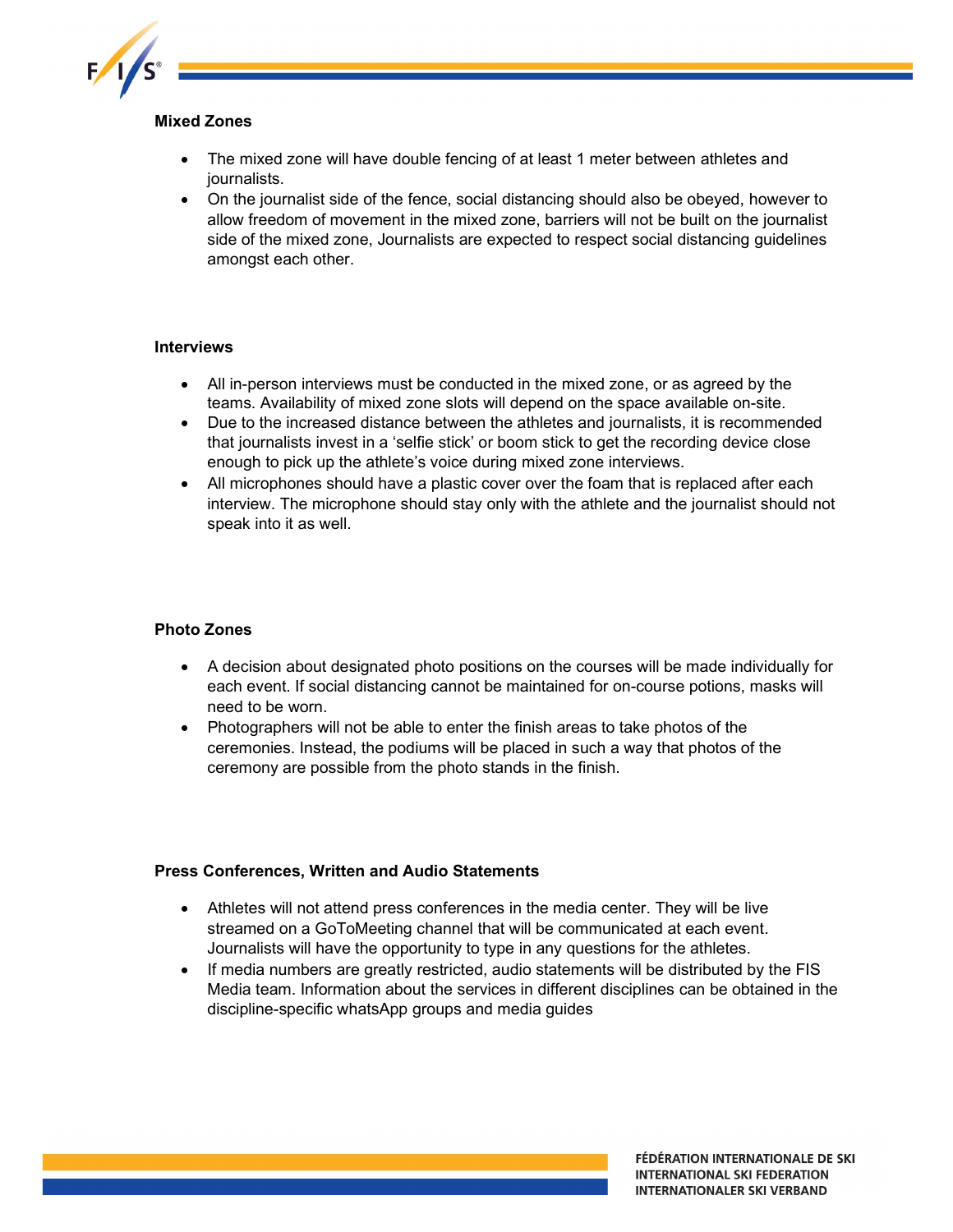

## For the Organisers

### Before the event:

- All accredited zones should be measured and the number of available accreditations determined based on the social distancing guidelines at the given venue.
- Tables in the press center should not face each other unless a barrier is installed.
- Should there be a larger main press center and smaller sub-press center at the finish area, accreditations may be separated into two categories and marked with journalists who are permitted to access the smaller sub-press center.
- Should the mixed zone also have restricted space a similar marking system (sticker or otherwise) may be implemented to grant access to priority journalists.
- If a journalist does not have access to the sub-press center and/or mixed zone, it should be communicated to them when they are granted their accreditation as this may have an impact on their decision to attend the race – and will allow them to pack enough clothing should they not have indoor access at the finish area.
- Accreditations should be pre-printed and available for pick-up in the press center and/or media hotel. Where security allows, photos should not be on accreditations to avoid unnecessary contact at the accreditation center.
- Catering and journalist working areas should be separated to reduce interaction
- Ideally, media representatives should be accommodated in separate hotels or on separate floors from the other groups listed in the Testing Protocol.

## During the event

- While each journalist is expected to have their own mask, organizers should be prepared to have extras on site should they be needed.
- Hand sanitizer should be provided at every entrance to accredited zones (mixed zone included) and kept filled throughout the day.
- All catering should be either 'grab and go' ex: sandwiches or served by one designated person to the journalists. There should be no self-serve food to avoid spreading of germs on items such as serving utensils.
- Organizers should be prepared to provide a room for post-race press conferences with a moderator and camera man (normally a TV commentator box should have the space). The link for the live stream will be provided to each Chief of Press.
- Organizers are strongly encouraged to set up a non-venue mixed zone where teams can book times for interviews with various media. The mixed zone should follow all social distancing guidelines, while giving media a more relaxed chance to interview athletes outside the finish are mixed zone.
- When possible, volunteers should stay at the same post throughout a given event weekend to help with any necessary contact tracing.
- All working areas should be disinfected and cleaned throughout each competition day.
- Should a shuttle transport system be necessary, plan extra shuttles with more space to allow for social distancing. When this is not possible, all passengers must wear a mask.
- Temperature and privacy permitting, doors to indoor venues and bathroom facilities should be left propped open to minimize unnecessary contact with door handles, etc...
- Since there is increased distance between the journalists and athletes in the mixed zone, music after the event should be turned down or off completely.